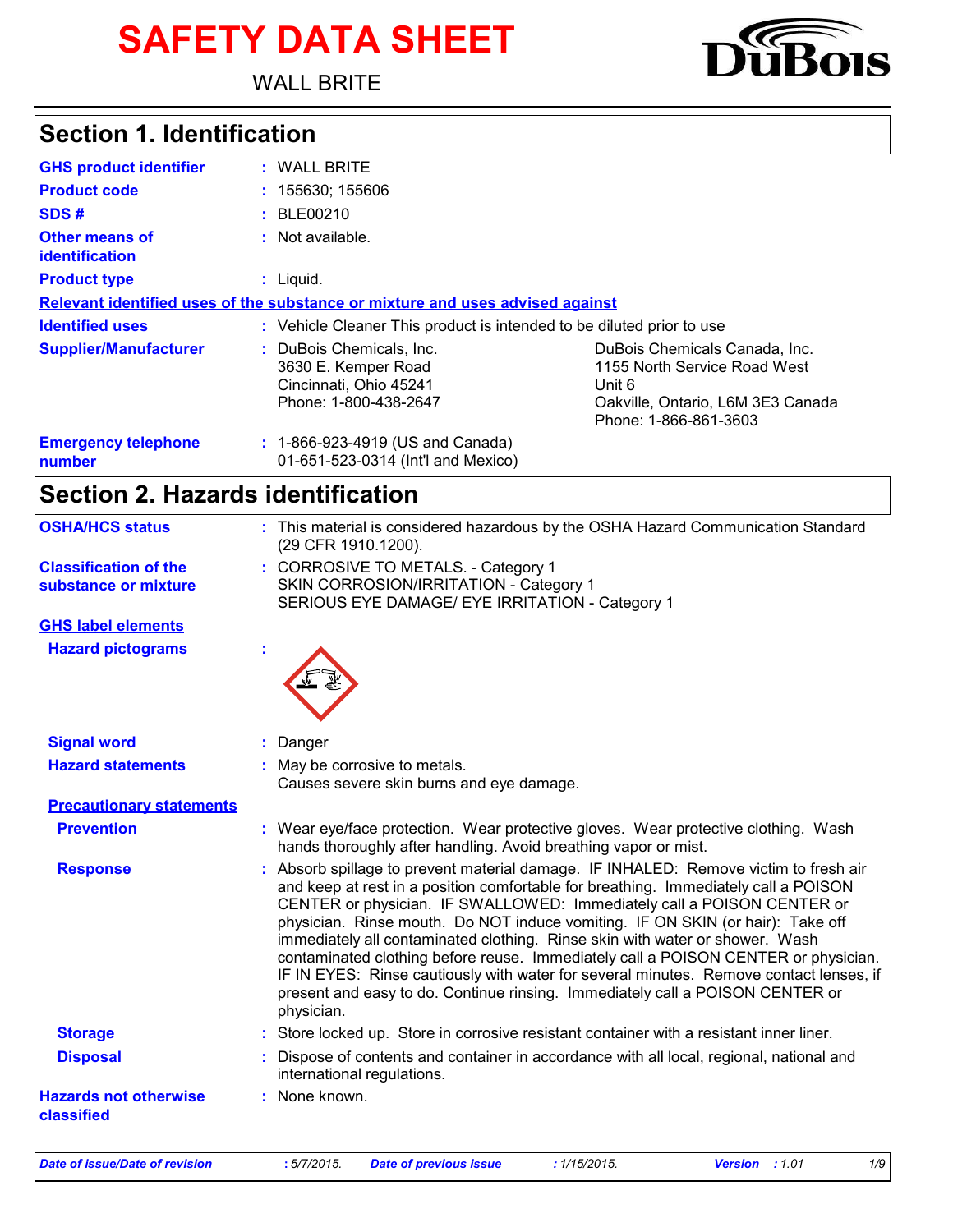# **Section 3. Composition/information on ingredients**

| <b>Ingredient name</b>                     | $\frac{9}{6}$ | <b>CAS number</b> |
|--------------------------------------------|---------------|-------------------|
| sulphuric acid                             | $110 - 20$    | 7664-93-9         |
| Benzenesulfonic acid, C10-16-alkyl derivs. | 15 - 10       | 68584-22-5        |
| phosphoric acid                            | $1 - 5$       | 7664-38-2         |
| hydrofluoric acid                          | $10.1 - 1$    | 7664-39-3         |

Any concentration shown as a range is to protect confidentiality or is due to batch variation.

**There are no additional ingredients present which, within the current knowledge of the supplier and in the concentrations applicable, are classified as hazardous to health or the environment and hence require reporting in this section.**

**Occupational exposure limits, if available, are listed in Section 8.**

### **Section 4. First aid measures**

#### **Description of necessary first aid measures**

| <b>Eye contact</b>                                 | : Get medical attention immediately. Call a poison center or physician. Immediately flush<br>eyes with plenty of water, occasionally lifting the upper and lower eyelids. Check for and<br>remove any contact lenses. Continue to rinse for at least 10 minutes. Chemical burns<br>must be treated promptly by a physician.                                                                                                                                                                                                                                                                                                                                                                                                                                                                                                                                                         |
|----------------------------------------------------|-------------------------------------------------------------------------------------------------------------------------------------------------------------------------------------------------------------------------------------------------------------------------------------------------------------------------------------------------------------------------------------------------------------------------------------------------------------------------------------------------------------------------------------------------------------------------------------------------------------------------------------------------------------------------------------------------------------------------------------------------------------------------------------------------------------------------------------------------------------------------------------|
| <b>Inhalation</b>                                  | : Get medical attention immediately. Call a poison center or physician. Remove victim to<br>fresh air and keep at rest in a position comfortable for breathing. If it is suspected that<br>fumes are still present, the rescuer should wear an appropriate mask or self-contained<br>breathing apparatus. If not breathing, if breathing is irregular or if respiratory arrest<br>occurs, provide artificial respiration or oxygen by trained personnel. It may be<br>dangerous to the person providing aid to give mouth-to-mouth resuscitation. If<br>unconscious, place in recovery position and get medical attention immediately. Maintain<br>an open airway. Loosen tight clothing such as a collar, tie, belt or waistband.                                                                                                                                                  |
| <b>Skin contact</b>                                | : Get medical attention immediately. Call a poison center or physician. Wash<br>contaminated skin with soap and water. Remove contaminated clothing and shoes.<br>Wash contaminated clothing thoroughly with water before removing it, or wear gloves.<br>Continue to rinse for at least 10 minutes. Chemical burns must be treated promptly by a<br>physician. Wash clothing before reuse. Clean shoes thoroughly before reuse.                                                                                                                                                                                                                                                                                                                                                                                                                                                    |
| <b>Ingestion</b>                                   | : Get medical attention immediately. Call a poison center or physician. Wash out mouth<br>with water. Remove dentures if any. Remove victim to fresh air and keep at rest in a<br>position comfortable for breathing. If material has been swallowed and the exposed<br>person is conscious, give small quantities of water to drink. Stop if the exposed person<br>feels sick as vomiting may be dangerous. Do not induce vomiting unless directed to do<br>so by medical personnel. If vomiting occurs, the head should be kept low so that vomit<br>does not enter the lungs. Chemical burns must be treated promptly by a physician.<br>Never give anything by mouth to an unconscious person. If unconscious, place in<br>recovery position and get medical attention immediately. Maintain an open airway.<br>Loosen tight clothing such as a collar, tie, belt or waistband. |
| Most important symptoms/effects, acute and delayed |                                                                                                                                                                                                                                                                                                                                                                                                                                                                                                                                                                                                                                                                                                                                                                                                                                                                                     |
| <b>Potential acute health effects</b>              |                                                                                                                                                                                                                                                                                                                                                                                                                                                                                                                                                                                                                                                                                                                                                                                                                                                                                     |
| <b>Eye contact</b>                                 | : Causes serious eye damage.                                                                                                                                                                                                                                                                                                                                                                                                                                                                                                                                                                                                                                                                                                                                                                                                                                                        |
| <b>Inhalation</b>                                  | : May give off gas, vapor or dust that is very irritating or corrosive to the respiratory<br>system.                                                                                                                                                                                                                                                                                                                                                                                                                                                                                                                                                                                                                                                                                                                                                                                |
| <b>Skin contact</b>                                | : Causes severe burns.                                                                                                                                                                                                                                                                                                                                                                                                                                                                                                                                                                                                                                                                                                                                                                                                                                                              |
| <b>Ingestion</b>                                   | : May cause burns to mouth, throat and stomach.                                                                                                                                                                                                                                                                                                                                                                                                                                                                                                                                                                                                                                                                                                                                                                                                                                     |
| <b>Over-exposure signs/symptoms</b>                |                                                                                                                                                                                                                                                                                                                                                                                                                                                                                                                                                                                                                                                                                                                                                                                                                                                                                     |
| <b>Eye contact</b>                                 | : Adverse symptoms may include the following:<br>pain<br>watering<br>redness                                                                                                                                                                                                                                                                                                                                                                                                                                                                                                                                                                                                                                                                                                                                                                                                        |
| Date of issue/Date of revision                     | :5/7/2015.<br><b>Date of previous issue</b><br>: 1/15/2015.<br><b>Version</b><br>:1.01<br>2/9                                                                                                                                                                                                                                                                                                                                                                                                                                                                                                                                                                                                                                                                                                                                                                                       |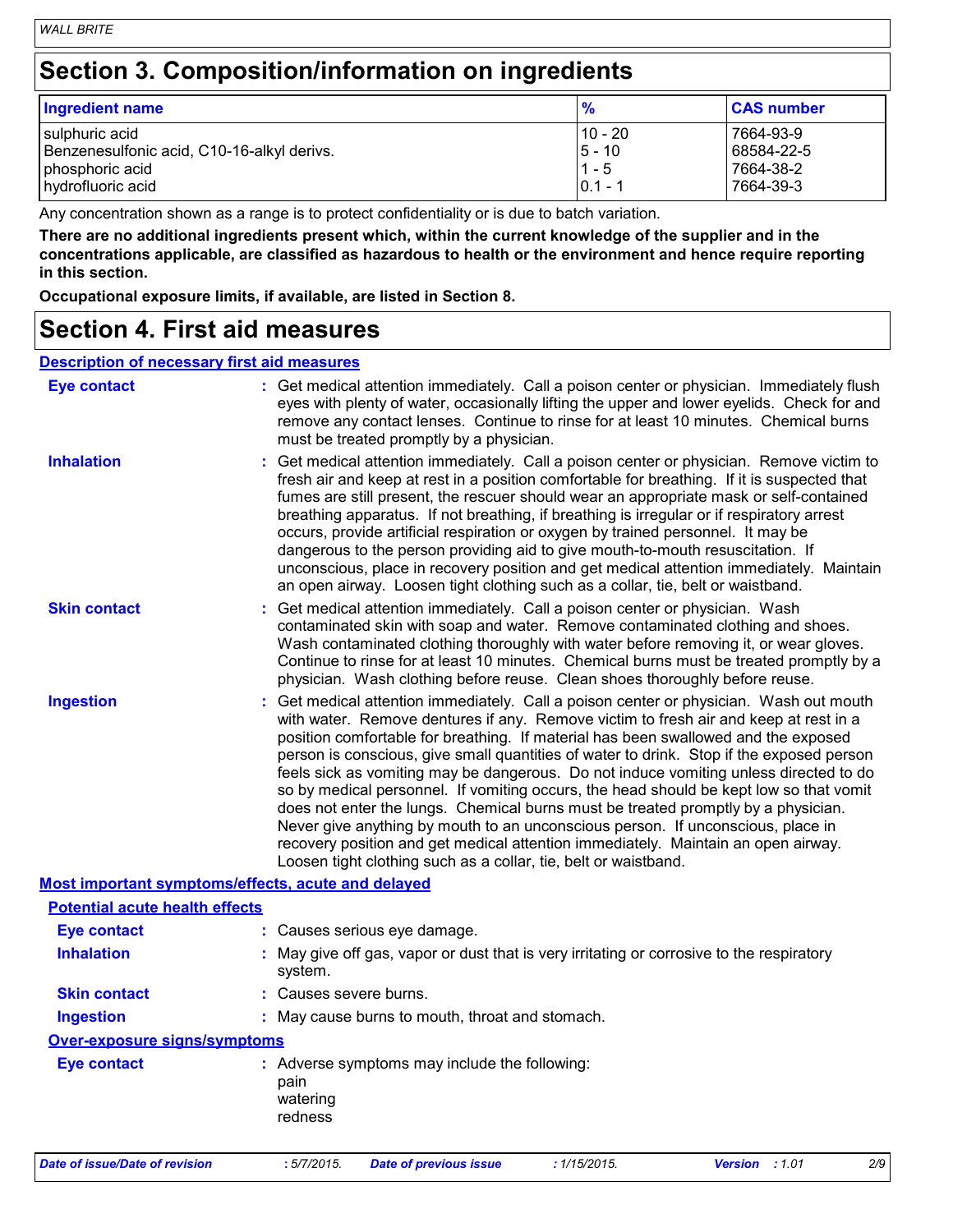# **Section 4. First aid measures**

| <b>Inhalation</b>                          | : No specific data.                                                                                                            |
|--------------------------------------------|--------------------------------------------------------------------------------------------------------------------------------|
| <b>Skin contact</b>                        | : Adverse symptoms may include the following:<br>pain or irritation<br>redness<br>blistering may occur                         |
| <b>Ingestion</b>                           | : Adverse symptoms may include the following:<br>stomach pains                                                                 |
|                                            | <u>Indication of immediate medical attention and special treatment needed, if necessary</u>                                    |
| <b>Notes to physician</b>                  | : Treat symptomatically. Contact poison treatment specialist immediately if large<br>quantities have been ingested or inhaled. |
| <b>Specific treatments</b>                 | : No specific treatment.                                                                                                       |
| See toxicological information (Section 11) |                                                                                                                                |

# **Section 5. Fire-fighting measures**

| <b>Extinguishing media</b>                               |                                                                                                                                                                          |
|----------------------------------------------------------|--------------------------------------------------------------------------------------------------------------------------------------------------------------------------|
| <b>Suitable extinguishing</b><br>media                   | : Use an extinguishing agent suitable for the surrounding fire.                                                                                                          |
| <b>Unsuitable extinguishing</b><br>media                 | : None known.                                                                                                                                                            |
| <b>Specific hazards arising</b><br>from the chemical     | : In a fire or if heated, a pressure increase will occur and the container may burst.                                                                                    |
| <b>Hazardous thermal</b><br>decomposition products       | Decomposition products may include the following materials:<br>carbon dioxide<br>carbon monoxide<br>sulfur oxides<br>phosphorus oxides<br>metal oxide/oxides             |
| <b>Special protective</b><br>equipment for fire-fighters | : Fire-fighters should wear appropriate protective equipment and self-contained breathing<br>apparatus (SCBA) with a full face-piece operated in positive pressure mode. |

# **Section 6. Accidental release measures**

| <b>Personal precautions</b>           | : No action shall be taken involving any personal risk or without suitable training.<br>Evacuate surrounding areas. Keep unnecessary and unprotected personnel from<br>entering. Do not touch or walk through spilled material. Do not breathe vapor or mist.<br>Provide adequate ventilation. Wear appropriate respirator when ventilation is<br>inadequate. Put on appropriate personal protective equipment.                                                                                                                                                                                                                                                                                                                                                                                                   |  |  |
|---------------------------------------|-------------------------------------------------------------------------------------------------------------------------------------------------------------------------------------------------------------------------------------------------------------------------------------------------------------------------------------------------------------------------------------------------------------------------------------------------------------------------------------------------------------------------------------------------------------------------------------------------------------------------------------------------------------------------------------------------------------------------------------------------------------------------------------------------------------------|--|--|
| <b>Environmental precautions</b>      | : Avoid dispersal of spilled material and runoff and contact with soil, waterways, drains<br>and sewers. Inform the relevant authorities if the product has caused environmental<br>pollution (sewers, waterways, soil or air).                                                                                                                                                                                                                                                                                                                                                                                                                                                                                                                                                                                   |  |  |
| <b>Methods for cleaning up</b>        |                                                                                                                                                                                                                                                                                                                                                                                                                                                                                                                                                                                                                                                                                                                                                                                                                   |  |  |
| <b>Small spill</b>                    | : Stop leak if without risk. Move containers from spill area. Dilute with water and mop up<br>if water-soluble. Alternatively, or if water-insoluble, absorb with an inert dry material and<br>place in an appropriate waste disposal container. Absorb spillage to prevent material<br>damage. Dispose of via a licensed waste disposal contractor.                                                                                                                                                                                                                                                                                                                                                                                                                                                              |  |  |
| <b>Large spill</b>                    | Stop leak if without risk. Move containers from spill area. Absorb spillage to prevent<br>material damage. Approach release from upwind. Prevent entry into sewers, water<br>courses, basements or confined areas. Wash spillages into an effluent treatment plant<br>or proceed as follows. Contain and collect spillage with non-combustible, absorbent<br>material e.g. sand, earth, vermiculite or diatomaceous earth and place in container for<br>disposal according to local regulations (see Section 13). The spilled material may be<br>neutralized with sodium carbonate, sodium bicarbonate or sodium hydroxide. Dispose<br>of via a licensed waste disposal contractor. Contaminated absorbent material may pose<br>the same hazard as the spilled product. Note: see Section 1 for emergency contact |  |  |
| <b>Date of issue/Date of revision</b> | 3/9<br>:5/7/2015.<br><b>Date of previous issue</b><br>: 1/15/2015.<br><b>Version</b> : 1.01                                                                                                                                                                                                                                                                                                                                                                                                                                                                                                                                                                                                                                                                                                                       |  |  |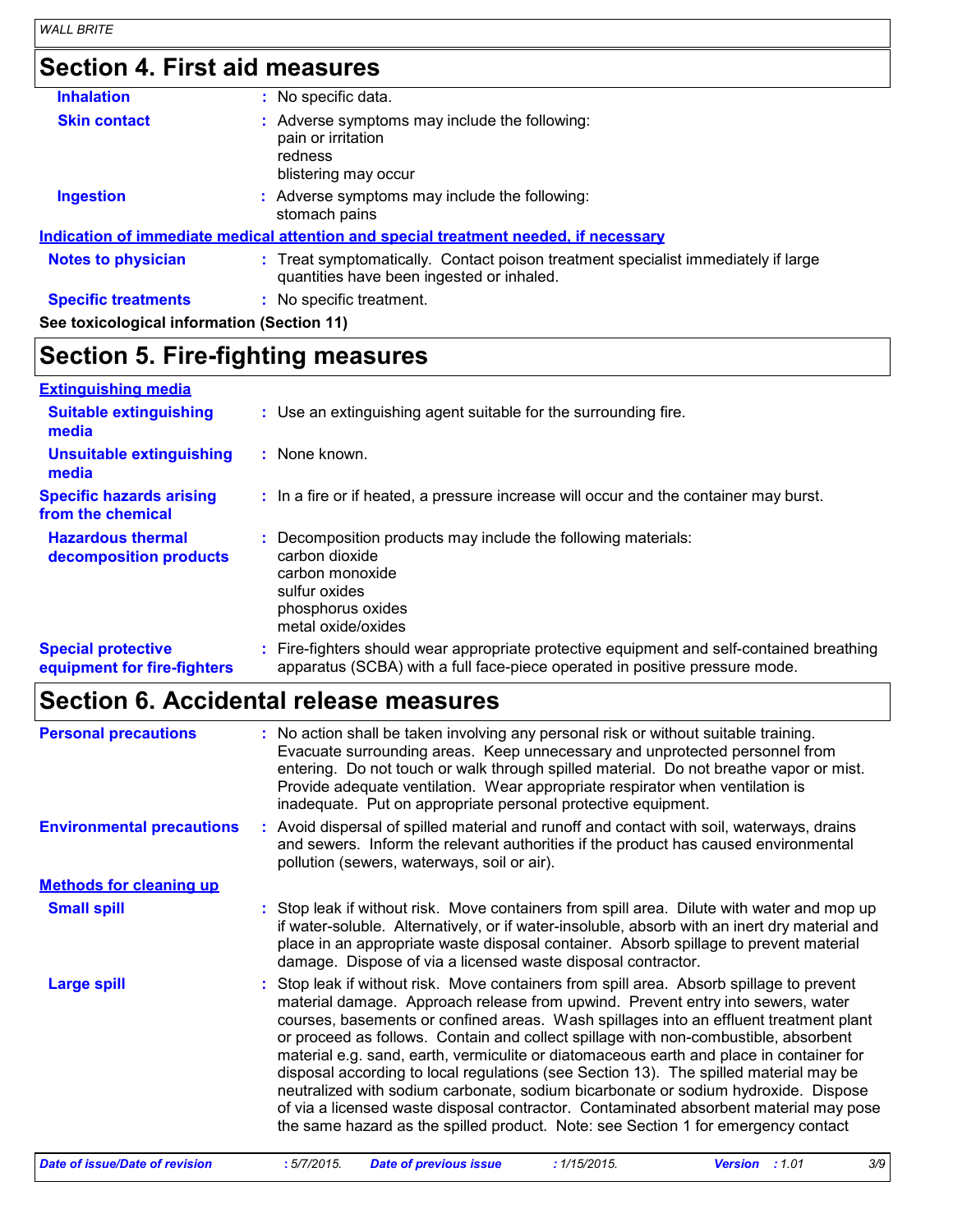### **Section 6. Accidental release measures**

information and Section 13 for waste disposal.

# **Section 7. Handling and storage**

|  |  |  | ш<br>ı |
|--|--|--|--------|

**Handling** entries a metal on appropriate personal protective equipment (see Section 8). Do not get in eyes or and the section 8). By not get in eyes or on skin or clothing. Do not breathe vapor or mist. Do not ingest. If during normal use the material presents a respiratory hazard, use only with adequate ventilation or wear appropriate respirator. Keep in the original container or an approved alternative made from a compatible material, kept tightly closed when not in use. Keep away from alkalis. Empty containers retain product residue and can be hazardous. Do not reuse container. Absorb spillage to prevent material damage.

**Storage** Store in accordance with local regulations. Store in original container protected from direct sunlight in a dry, cool and well-ventilated area, away from incompatible materials (see Section 10) and food and drink. Store in corrosive resistant container with a resistant inner liner. Store locked up. Separate from alkalis. Keep container tightly closed and sealed until ready for use. Containers that have been opened must be carefully resealed and kept upright to prevent leakage. Do not store in unlabeled containers. Use appropriate containment to avoid environmental contamination.

# **Section 8. Exposure controls/personal protection**

#### **Control parameters**

#### **Occupational exposure limits**

| <b>Ingredient name</b>                | CAS#        | <b>ACGIH</b>                                                                  | <b>OSHA</b>                                                                                                                                                                                                                                                                                                                                     | <b>Mexico</b>                                                                  |
|---------------------------------------|-------------|-------------------------------------------------------------------------------|-------------------------------------------------------------------------------------------------------------------------------------------------------------------------------------------------------------------------------------------------------------------------------------------------------------------------------------------------|--------------------------------------------------------------------------------|
| sulphuric acid                        | 7664-93-9   | TWA: 0.2 mg/m <sup>3</sup> 8<br>hours. Form: Thoracic<br>fraction             | TWA: 1 mg/m <sup>3</sup> 8 hours.                                                                                                                                                                                                                                                                                                               |                                                                                |
| Phosphoric acid                       | 7664-38-2   | TWA: 1 mg/m <sup>3</sup> 8 hours.<br>STEL: 3 mg/m <sup>3</sup> 15<br>minutes. | TWA: 1 mg/m <sup>3</sup> 8 hours.                                                                                                                                                                                                                                                                                                               | LMPE-PPT: 1 $mg/m^3$ 8<br>hours.<br>LMPE-CT: $3 \text{ mg/m}^3$ 15<br>minutes. |
| Hydrofluoric acid                     | 7664-39-3   | TWA: $0.5$ ppm, (as F)<br>8 hours.<br>$C: 2$ ppm, $(as F)$                    | TWA: 3 ppm 8 hours.<br>TWA: $2.5$ mg/m <sup>3</sup> , (as F)<br>8 hours.                                                                                                                                                                                                                                                                        | LMPE-Pico: 2.5 mg/m <sup>3</sup><br>LMPE-Pico: 3 ppm                           |
| <b>Engineering measures</b>           |             |                                                                               | : If user operations generate dust, fumes, gas, vapor or mist, use process enclosures,<br>local exhaust ventilation or other engineering controls to keep worker exposure to<br>airborne contaminants below any recommended or statutory limits.                                                                                                |                                                                                |
| <b>Hygiene measures</b>               |             | showers are close to the workstation location.                                | : Wash hands, forearms and face thoroughly after handling chemical products, before<br>eating, smoking and using the lavatory and at the end of the working period.<br>Appropriate techniques should be used to remove potentially contaminated clothing.<br>Wash contaminated clothing before reusing. Ensure that eyewash stations and safety |                                                                                |
| <b>Personal protection</b>            |             |                                                                               |                                                                                                                                                                                                                                                                                                                                                 |                                                                                |
| <b>Respiratory</b>                    |             | working limits of the selected respirator.                                    | : If a risk assessment indicates this is necessary, use a properly fitted, air-purifying or<br>airfed respirator complying with an approved standard. Respirator selection must be<br>based on known or anticipated exposure levels, the hazards of the product and the safe                                                                    |                                                                                |
| <b>Hands</b>                          | necessary.  |                                                                               | Chemical-resistant, impervious gloves complying with an approved standard should be<br>worn at all times when handling chemical products if a risk assessment indicates this is                                                                                                                                                                 |                                                                                |
| <b>Eyes</b>                           |             | gases or dusts. Recommended: splash goggles                                   | : Safety eyewear complying with an approved standard should be used when a risk<br>assessment indicates this is necessary to avoid exposure to liquid splashes, mists,                                                                                                                                                                          |                                                                                |
| <b>Date of issue/Date of revision</b> | : 5/7/2015. | <b>Date of previous issue</b>                                                 | : 1/15/2015.                                                                                                                                                                                                                                                                                                                                    | <b>Version</b><br>:1.01<br>4/9                                                 |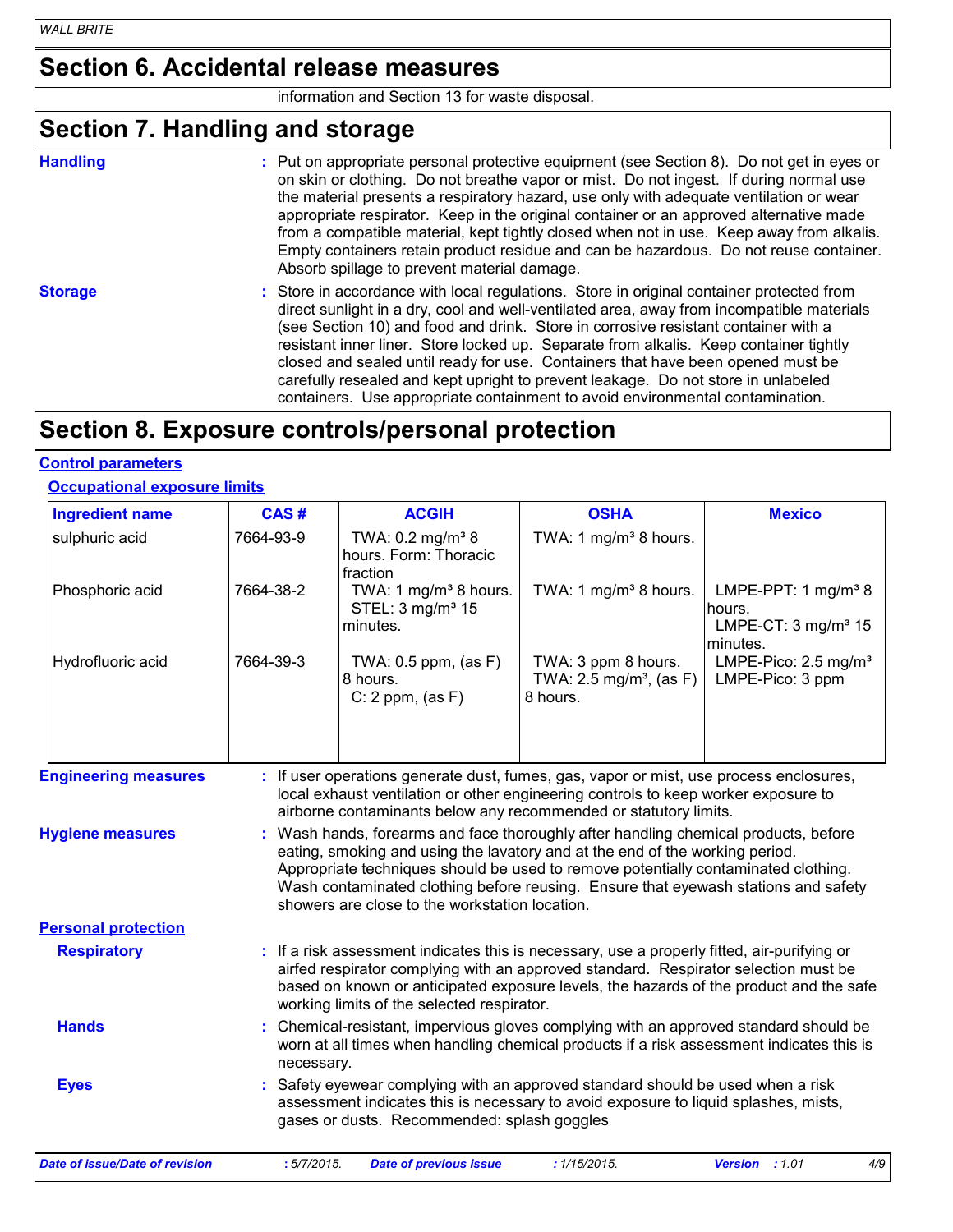# **Section 8. Exposure controls/personal protection**

| <b>Skin</b>                                          | : Personal protective equipment for the body should be selected based on the task being<br>performed and the risks involved and should be approved by a specialist before<br>handling this product.                                                                                                                             |
|------------------------------------------------------|---------------------------------------------------------------------------------------------------------------------------------------------------------------------------------------------------------------------------------------------------------------------------------------------------------------------------------|
| <b>Environmental exposure</b><br><b>controls</b>     | : Emissions from ventilation or work process equipment should be checked to ensure<br>they comply with the requirements of environmental protection legislation. In some<br>cases, fume scrubbers, filters or engineering modifications to the process equipment<br>will be necessary to reduce emissions to acceptable levels. |
| <b>Personal protective</b><br>equipment (Pictograms) |                                                                                                                                                                                                                                                                                                                                 |

# **Section 9. Physical and chemical properties**

| <b>Appearance</b>                                 |                                                                      |
|---------------------------------------------------|----------------------------------------------------------------------|
| <b>Physical state</b>                             | : Liquid. [Aqueous solution]                                         |
| <b>Color</b>                                      | Clear Yellow. [Light]                                                |
| Odor                                              | Acrid. acidic smell Sulfurous.                                       |
| <b>Odor threshold</b>                             | Not available.                                                       |
| pH                                                | : 1                                                                  |
| <b>Melting point</b>                              | Not available.                                                       |
| <b>Boiling point</b>                              | Not available.                                                       |
| <b>Flash point</b>                                | Closed cup: Not applicable. [Product does not sustain combustion.]   |
| <b>Burning time</b>                               | Not applicable.                                                      |
| <b>Burning rate</b>                               | Not applicable.                                                      |
| <b>Evaporation rate</b>                           | Not available.                                                       |
| <b>Flammability (solid, gas)</b>                  | Not available.                                                       |
| Lower and upper explosive<br>(flammable) limits   | Not available.                                                       |
| <b>Vapor pressure</b>                             | : Not available.                                                     |
| <b>Vapor density</b>                              | Not available.                                                       |
| <b>Relative density</b>                           | : 1.14                                                               |
| <b>Solubility</b>                                 | Easily soluble in the following materials: cold water and hot water. |
| <b>Solubility in water</b>                        | Not available.                                                       |
| <b>Partition coefficient: n-</b><br>octanol/water | Not available.                                                       |
| <b>Auto-ignition temperature</b>                  | : Not available.                                                     |
| <b>Decomposition temperature</b>                  | Not available.                                                       |
| <b>Viscosity</b>                                  | Not available.                                                       |
| <b>Elemental Phosphorus</b>                       | 0.6%                                                                 |
| <b>VOC content</b>                                | 1 % [CARB - Consumer products]                                       |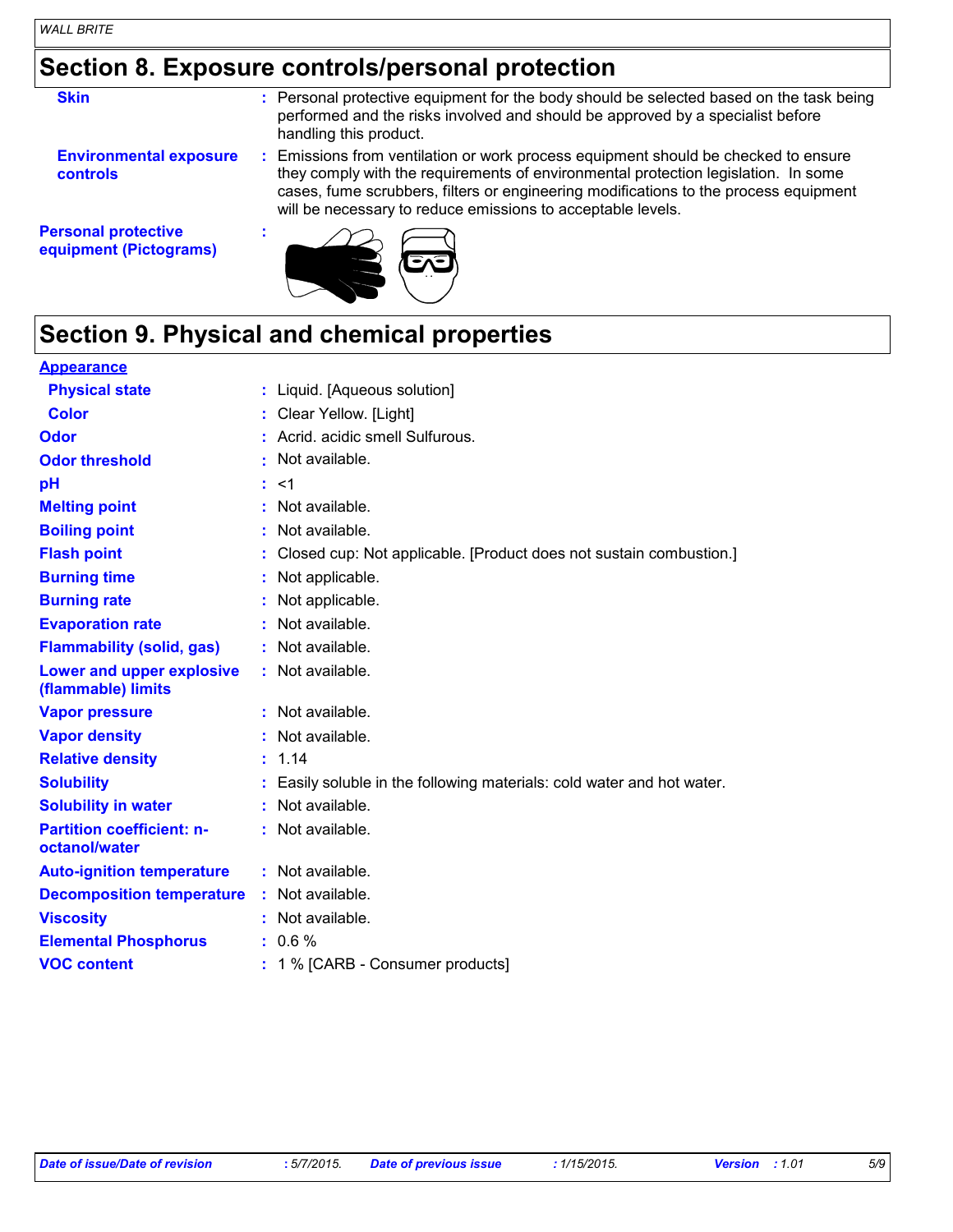# **Section 10. Stability and reactivity**

| <b>Reactivity</b>                                   | : No specific test data related to reactivity available for this product or its ingredients.                                                                                                                                                                                                                                                                                                                                                                                                                                                                                                                                  |
|-----------------------------------------------------|-------------------------------------------------------------------------------------------------------------------------------------------------------------------------------------------------------------------------------------------------------------------------------------------------------------------------------------------------------------------------------------------------------------------------------------------------------------------------------------------------------------------------------------------------------------------------------------------------------------------------------|
| <b>Chemical stability</b>                           | : The product is stable.                                                                                                                                                                                                                                                                                                                                                                                                                                                                                                                                                                                                      |
| <b>Possibility of hazardous</b><br><b>reactions</b> | : Under normal conditions of storage and use, hazardous reactions will not occur.                                                                                                                                                                                                                                                                                                                                                                                                                                                                                                                                             |
| <b>Conditions to avoid</b>                          | : No specific data.                                                                                                                                                                                                                                                                                                                                                                                                                                                                                                                                                                                                           |
| <b>Incompatible materials</b>                       | : Not available.                                                                                                                                                                                                                                                                                                                                                                                                                                                                                                                                                                                                              |
| <b>Hazardous decomposition</b><br>products          | : Under normal conditions of storage and use, hazardous decomposition products should<br>not be produced.                                                                                                                                                                                                                                                                                                                                                                                                                                                                                                                     |
| <b>Storage</b>                                      | : Store in accordance with local regulations. Store in original container protected from<br>direct sunlight in a dry, cool and well-ventilated area, away from incompatible materials<br>(see Section 10) and food and drink. Store in corrosive resistant container with a<br>resistant inner liner. Store locked up. Separate from alkalis. Keep container tightly<br>closed and sealed until ready for use. Containers that have been opened must be<br>carefully resealed and kept upright to prevent leakage. Do not store in unlabeled<br>containers. Use appropriate containment to avoid environmental contamination. |

# **Section 11. Toxicological information**

### **Information on toxicological effects**

### **Carcinogenicity**

| <b>Classification</b> |
|-----------------------|
|-----------------------|

| <b>Product/ingredient name</b>                                                           | <b>ACGIH</b>                                                                                           | <b>IARC</b>                                                                             | <b>EPA</b> | <b>NIOSH</b> | <b>NTP</b>     | <b>OSHA</b>    |
|------------------------------------------------------------------------------------------|--------------------------------------------------------------------------------------------------------|-----------------------------------------------------------------------------------------|------------|--------------|----------------|----------------|
| 2-butoxyethanol                                                                          | A <sub>3</sub>                                                                                         | 3                                                                                       | L,         |              | $\overline{a}$ | $\blacksquare$ |
| <b>Information on the likely</b><br>routes of exposure                                   |                                                                                                        | Dermal contact. Eye contact. Inhalation.                                                |            |              |                |                |
| <b>Potential acute health effects</b>                                                    |                                                                                                        |                                                                                         |            |              |                |                |
| <b>Eye contact</b>                                                                       |                                                                                                        | : Causes serious eye damage.                                                            |            |              |                |                |
| <b>Inhalation</b>                                                                        | system.                                                                                                | May give off gas, vapor or dust that is very irritating or corrosive to the respiratory |            |              |                |                |
| <b>Skin contact</b>                                                                      | : Causes severe burns.                                                                                 |                                                                                         |            |              |                |                |
| Ingestion                                                                                |                                                                                                        | : May cause burns to mouth, throat and stomach.                                         |            |              |                |                |
| Symptoms related to the physical, chemical and toxicological characteristics             |                                                                                                        |                                                                                         |            |              |                |                |
| <b>Eye contact</b>                                                                       | pain<br>watering<br>redness                                                                            | : Adverse symptoms may include the following:                                           |            |              |                |                |
| <b>Inhalation</b>                                                                        | : No specific data.                                                                                    |                                                                                         |            |              |                |                |
| <b>Skin contact</b>                                                                      | : Adverse symptoms may include the following:<br>pain or irritation<br>redness<br>blistering may occur |                                                                                         |            |              |                |                |
| <b>Ingestion</b>                                                                         | : Adverse symptoms may include the following:<br>stomach pains                                         |                                                                                         |            |              |                |                |
| Delayed and immediate effects and also chronic effects from short and long term exposure |                                                                                                        |                                                                                         |            |              |                |                |
| <b>Short term exposure</b>                                                               |                                                                                                        |                                                                                         |            |              |                |                |
| <b>Potential immediate</b><br>effects                                                    | : Not available.                                                                                       |                                                                                         |            |              |                |                |
| <b>Potential delayed effects</b>                                                         | : Not available.                                                                                       |                                                                                         |            |              |                |                |
| <b>Long term exposure</b>                                                                |                                                                                                        |                                                                                         |            |              |                |                |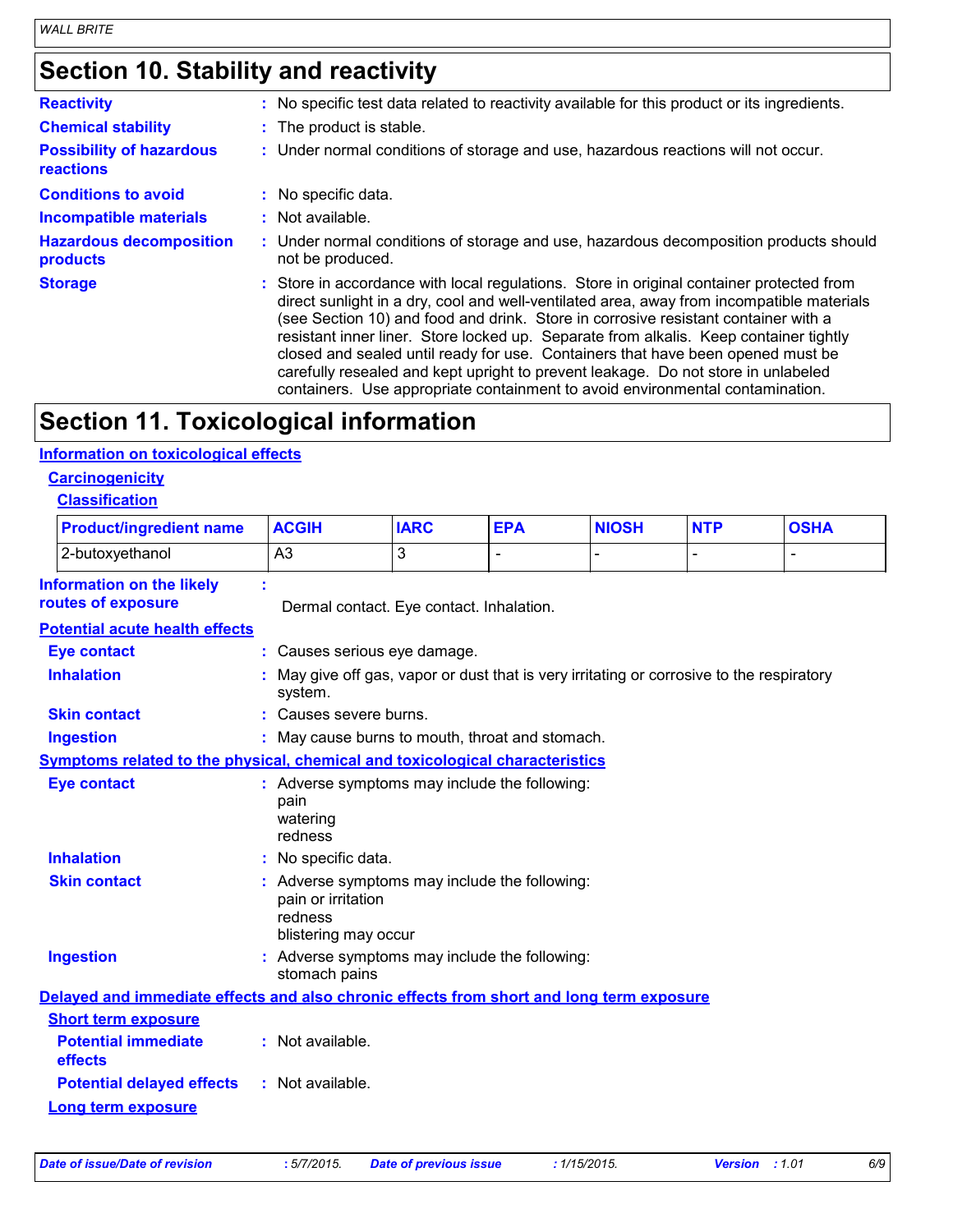| <b>Section 11. Toxicological information</b>      |                                                     |  |
|---------------------------------------------------|-----------------------------------------------------|--|
| <b>Potential immediate</b><br>effects             | : Not available.                                    |  |
| <b>Potential delayed effects : Not available.</b> |                                                     |  |
| <b>Potential chronic health effects</b>           |                                                     |  |
| Not available.                                    |                                                     |  |
| <b>General</b>                                    | : No known significant effects or critical hazards. |  |
| <b>Carcinogenicity</b>                            | : No known significant effects or critical hazards. |  |
| <b>Mutagenicity</b>                               | : No known significant effects or critical hazards. |  |
| <b>Teratogenicity</b>                             | : No known significant effects or critical hazards. |  |
| <b>Developmental effects</b>                      | : No known significant effects or critical hazards. |  |
| <b>Fertility effects</b>                          | : No known significant effects or critical hazards. |  |
| Numerical measures of texteins                    |                                                     |  |

#### **Numerical measures of toxicity**

#### **Acute toxicity estimates**

| <b>Route</b>        | <b>ATE value</b> |
|---------------------|------------------|
| Oral                | 4026.8 mg/kg     |
| Dermal              | 20206.1 mg/kg    |
| Inhalation (vapors) | $111.1$ mg/l     |

### **Section 12. Ecological information**

**Ecotoxicity :**

: Not available.

Not available. **Aquatic ecotoxicity**

### **Section 13. Disposal considerations**

| <b>Waste disposal</b> |
|-----------------------|
|                       |

**Waste disposal The generation of waste should be avoided or minimized wherever possible. Empty and the system of more continuity of the system of the system of the system of the system of the system of the system of the s** containers or liners may retain some product residues. This material and its container must be disposed of in a safe way. Dispose of surplus and non-recyclable products via a licensed waste disposal contractor. Disposal of this product, solutions and any byproducts should at all times comply with the requirements of environmental protection and waste disposal legislation and any regional local authority requirements. Avoid dispersal of spilled material and runoff and contact with soil, waterways, drains and sewers.

#### **RCRA classification :** D002 [corrosive]

**Disposal should be in accordance with applicable regional, national and local laws and regulations.**

**Refer to Section 7: HANDLING AND STORAGE and Section 8: EXPOSURE CONTROLS/PERSONAL PROTECTION for additional handling information and protection of employees.**

## **Section 14. Transport information**

**IATA/IMDG/DOT/TDG: Please refer to the Bill of Lading/receiving documents for up to date shipping information.**

# **Section 15. Regulatory information**

| <b>U.S. Federal regulations</b>       |                      | : TSCA 12(b) one-time export: No products were found.                     |             |                                                                                      |     |  |  |  |  |
|---------------------------------------|----------------------|---------------------------------------------------------------------------|-------------|--------------------------------------------------------------------------------------|-----|--|--|--|--|
|                                       |                      | TSCA 12(b) annual export notification: No products were found.            |             |                                                                                      |     |  |  |  |  |
|                                       |                      | United States inventory (TSCA 8b): All components are listed or exempted. |             |                                                                                      |     |  |  |  |  |
|                                       |                      | Clean Water Act (CWA) 311: sulphuric acid; Phosphoric acid                |             |                                                                                      |     |  |  |  |  |
|                                       | 1000 lbs. (454 kg);  |                                                                           |             | CERCLA: Hazardous substances.: Phosphoric acid: 5000 lbs. (2270 kg); sulphuric acid: |     |  |  |  |  |
| <b>EPA Registration Number</b>        | Not available.<br>÷. |                                                                           |             |                                                                                      |     |  |  |  |  |
| <b>Date of issue/Date of revision</b> | :5/7/2015            | <b>Date of previous issue</b>                                             | :1/15/2015. | <b>Version</b> : 1.01                                                                | 7/9 |  |  |  |  |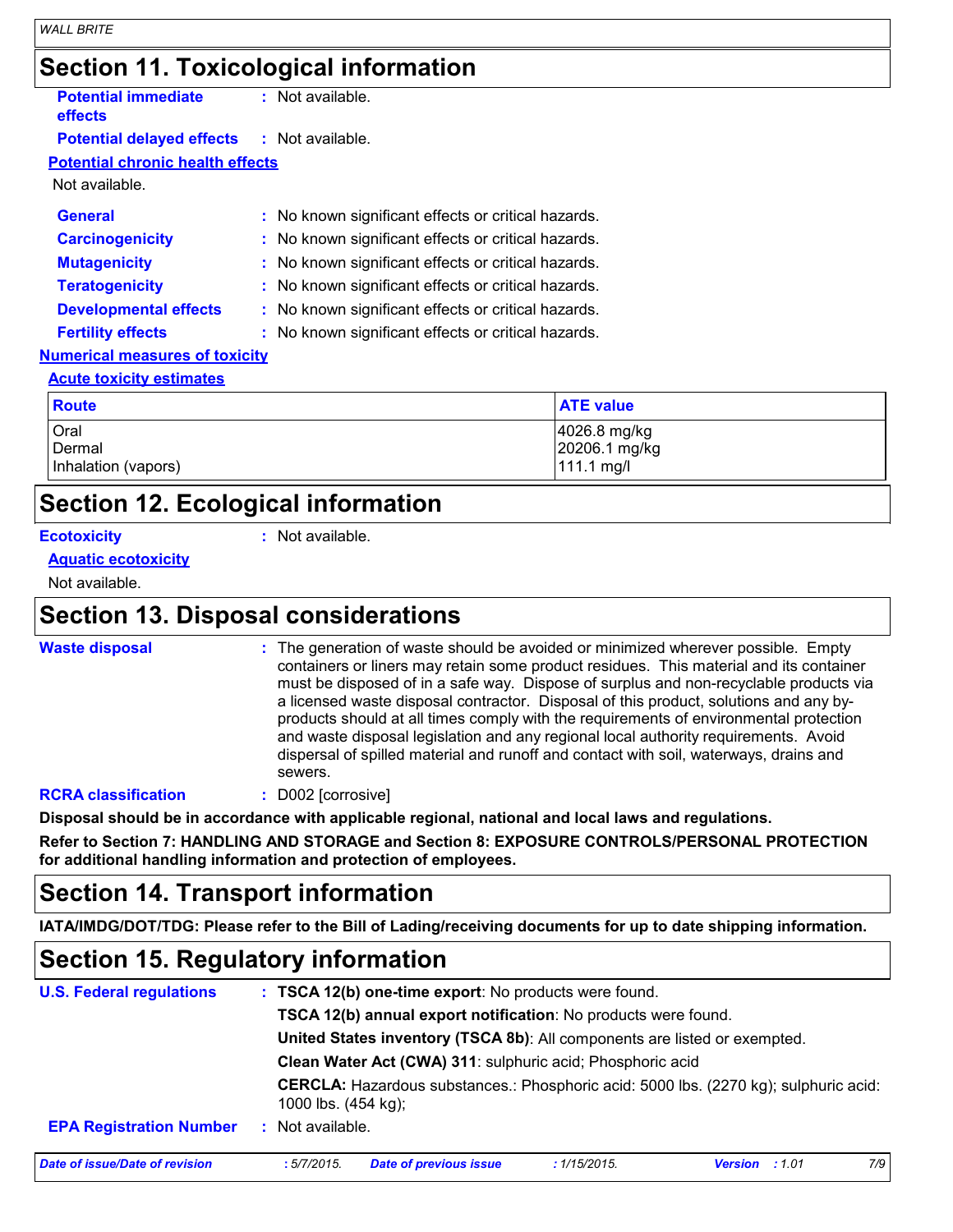# **Section 15. Regulatory information**

| <b>Clean Air Act Section 112</b> | : Not listed |
|----------------------------------|--------------|
| (b) Hazardous Air                |              |
| <b>Pollutants (HAPS)</b>         |              |
| <b>DEA List II Chemicals</b>     | : Listed     |

**(Essential Chemicals)**

#### **SARA 302/304**

#### **Composition/information on ingredients**

|                                     |                        |              | <b>SARA 302 TPQ</b> |              | <b>SARA 304 RQ</b> |              |
|-------------------------------------|------------------------|--------------|---------------------|--------------|--------------------|--------------|
| <b>Name</b>                         | 70                     | <b>EHS</b>   | (lbs)               | (gallons)    | (lbs)              | (gallons)    |
| sulphuric acid<br>hydrofluoric acid | $10 - 20$<br>$0.1 - 1$ | Yes.<br>Yes. | 1000<br>100         | 66.3<br>10.4 | 1000<br>100        | 66.3<br>10.4 |

**SARA 304 RQ :** 6613.4 lbs / 3002.5 kg [695.8 gal / 2633.7 L]

**SARA 311/312**

**Classification :** Immediate (acute) health hazard

#### **SARA 313**

|                              | <b>Product name</b> | <b>CAS number</b> |           |
|------------------------------|---------------------|-------------------|-----------|
| <b>Supplier notification</b> | sulphuric acid      | 7664-93-9         | $10 - 20$ |

SARA 313 notifications must not be detached from the SDS and any copying and redistribution of the SDS shall include copying and redistribution of the notice attached to copies of the SDS subsequently redistributed.

#### **State regulations**

| <b>Massachusetts</b>       | : The following components are listed: SULFURIC ACID; PHOSPHORIC ACID                        |
|----------------------------|----------------------------------------------------------------------------------------------|
| <b>New York</b>            | : The following components are listed: Sulfuric acid; Phosphoric acid                        |
| <b>New Jersey</b>          | : The following components are listed: SULFURIC ACID; DIHYDROGEN SULFATE;<br>PHOSPHORIC ACID |
| Pennsylvania               | : The following components are listed: SULFURIC ACID; PHOSPHORIC ACID                        |
| <b>California Prop. 65</b> |                                                                                              |

| Ingredient name | <b>Cancer</b> | <b>Reproductive</b> | No significant risk<br>level | <b>Maximum</b><br>acceptable dosage<br><b>level</b> |
|-----------------|---------------|---------------------|------------------------------|-----------------------------------------------------|
| sulphuric acid  | Yes.          | No.                 | INo.                         | IN <sub>o</sub>                                     |

|--|

| <b>Canadian lists</b>                           |                                                                                                                                                                                                                                                                                                                                                                                                                                                           |
|-------------------------------------------------|-----------------------------------------------------------------------------------------------------------------------------------------------------------------------------------------------------------------------------------------------------------------------------------------------------------------------------------------------------------------------------------------------------------------------------------------------------------|
| <b>Canadian NPRI</b>                            | : The following components are listed: Sulphuric acid; Phosphorus (total)                                                                                                                                                                                                                                                                                                                                                                                 |
| <b>Canada inventory</b>                         | : All components are listed or exempted.                                                                                                                                                                                                                                                                                                                                                                                                                  |
| <b>Canadian PCP/DIN Number : Not available.</b> |                                                                                                                                                                                                                                                                                                                                                                                                                                                           |
| <b>International requlations</b>                |                                                                                                                                                                                                                                                                                                                                                                                                                                                           |
| <b>International lists</b>                      | : Australia inventory (AICS): All components are listed or exempted.<br>China inventory (IECSC): Not determined.<br>Japan inventory: Not determined.<br>Korea inventory: Not determined.<br>Malaysia Inventory (EHS Register): Not determined.<br>New Zealand Inventory of Chemicals (NZIoC): All components are listed or exempted.<br>Philippines inventory (PICCS): All components are listed or exempted.<br>Taiwan inventory (CSNN): Not determined. |